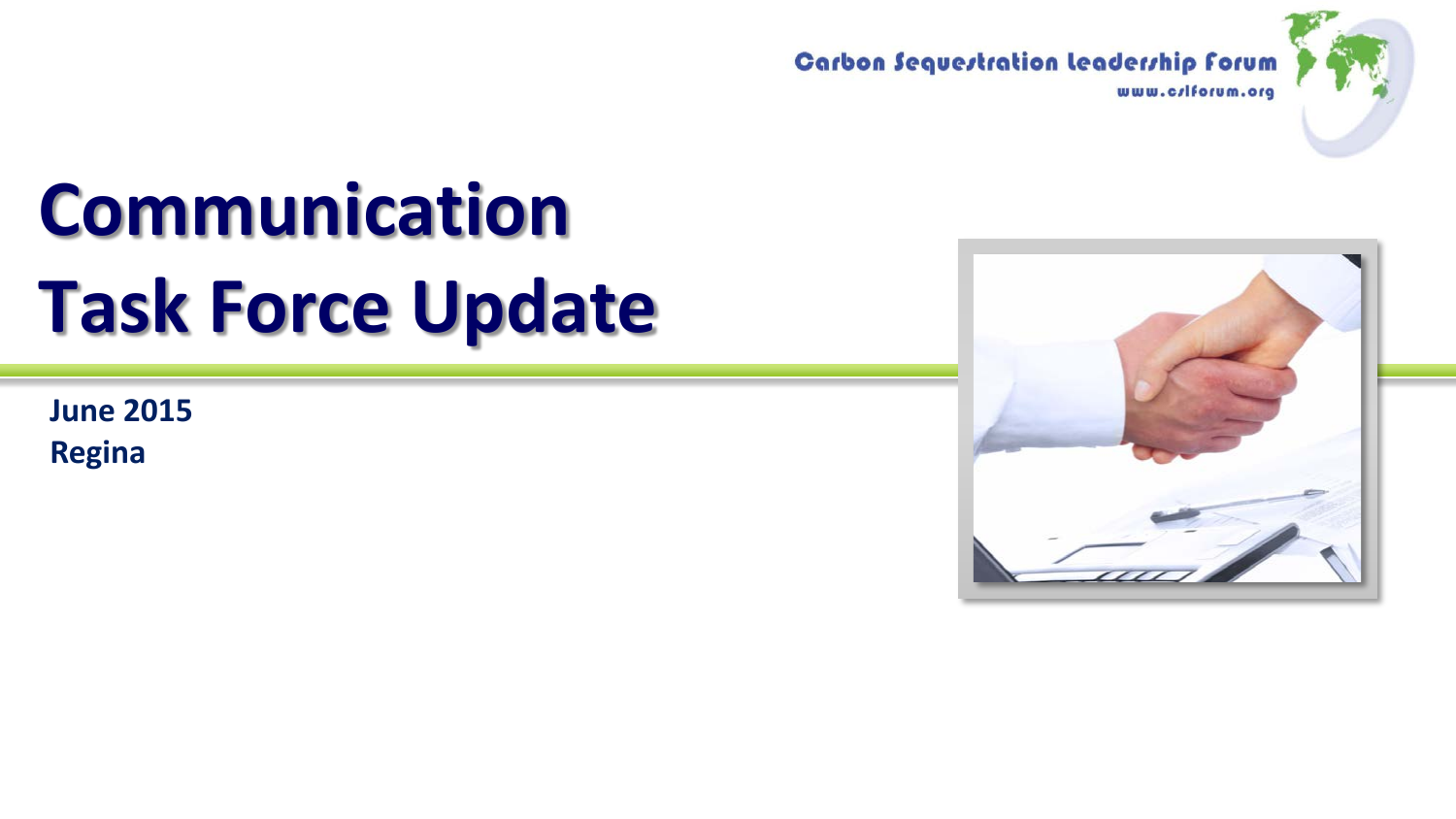### **Carbon Sequestration Leadership Forum**



# **Communication Group Update**

- **Achievements 2014-15**
- **Opportunities in the next 12 months**
	- **Major events**
	- **Key messages**
- **Communications professional**
- **Discussion points**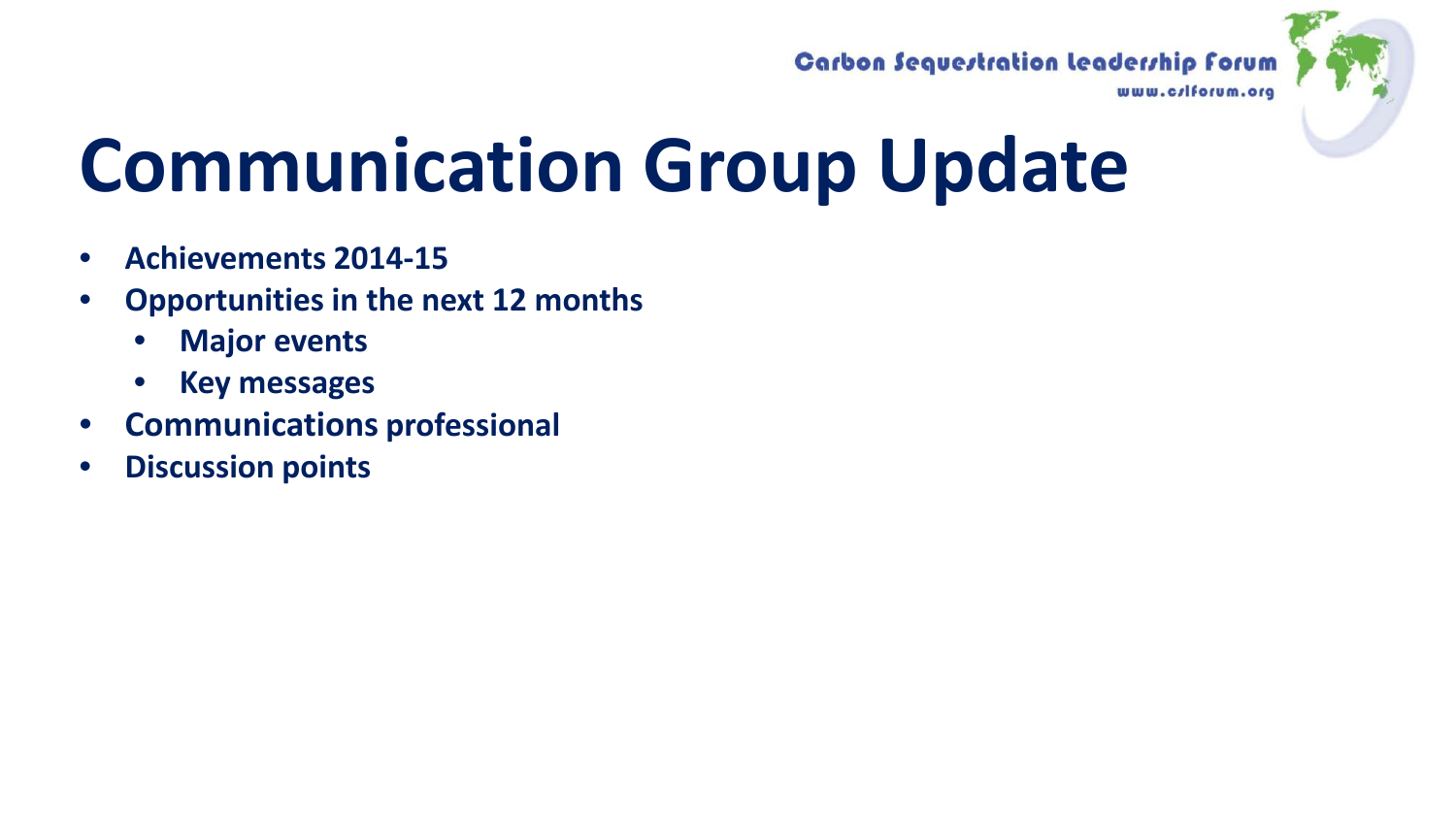



# **2014-2015**

- **CSLF messages delivered to parties ahead of**
	- **CCS TEM workshop,**
	- **CCS intercessional,**
	- **Draft communique developed for use at CSLF Ministerial and,**
	- **Clean Energy Ministerial (included in CEM document pack)**
- **Scope of work for communication professional to develop CSLF communication strategy developed**
- **The United States have joined the Communications Group**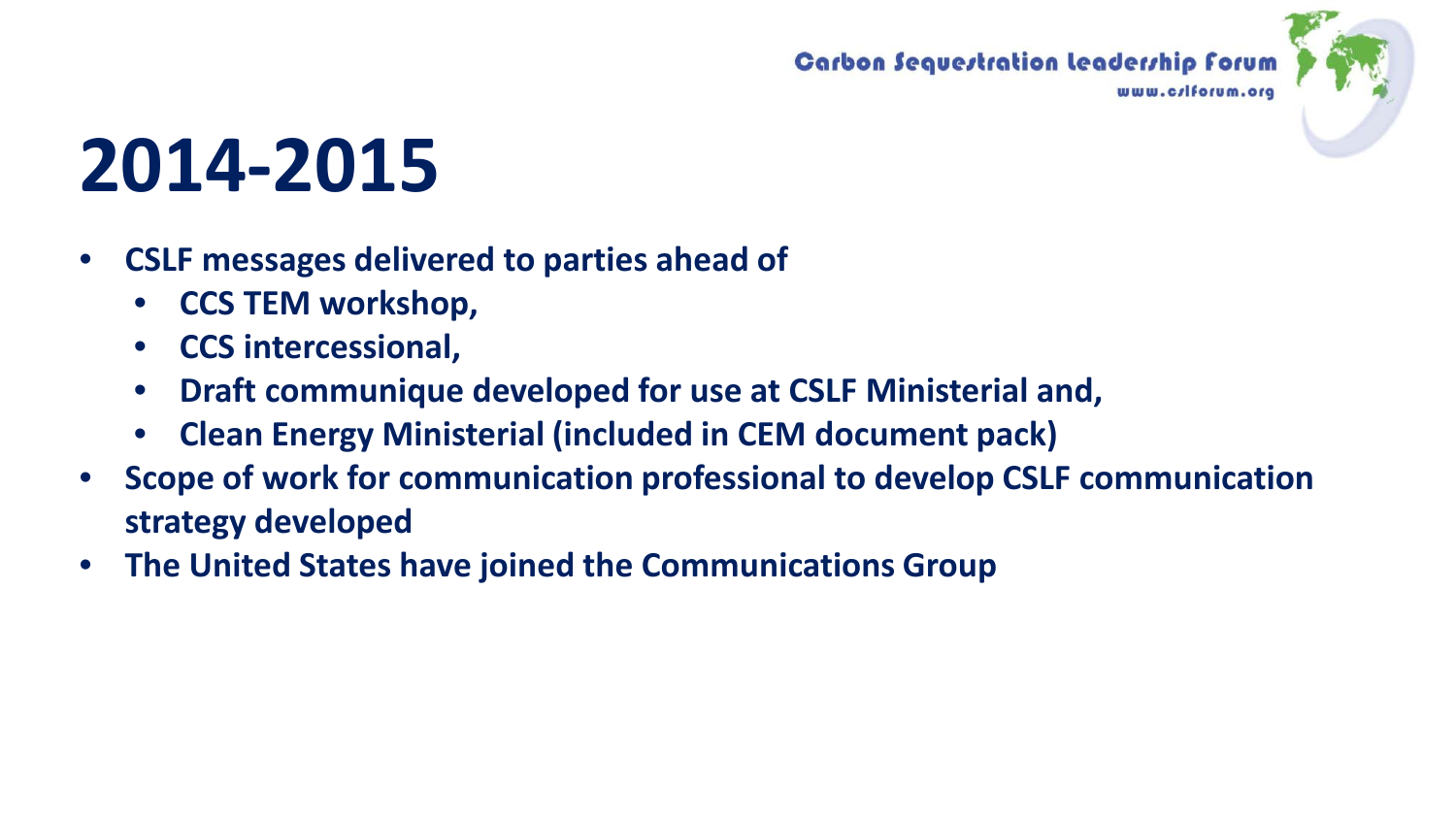

**Carbon Sequestration Leadership Forum** 

## **Key events on the Road to Paris**

THE ROAD TO PARIS (COP21)

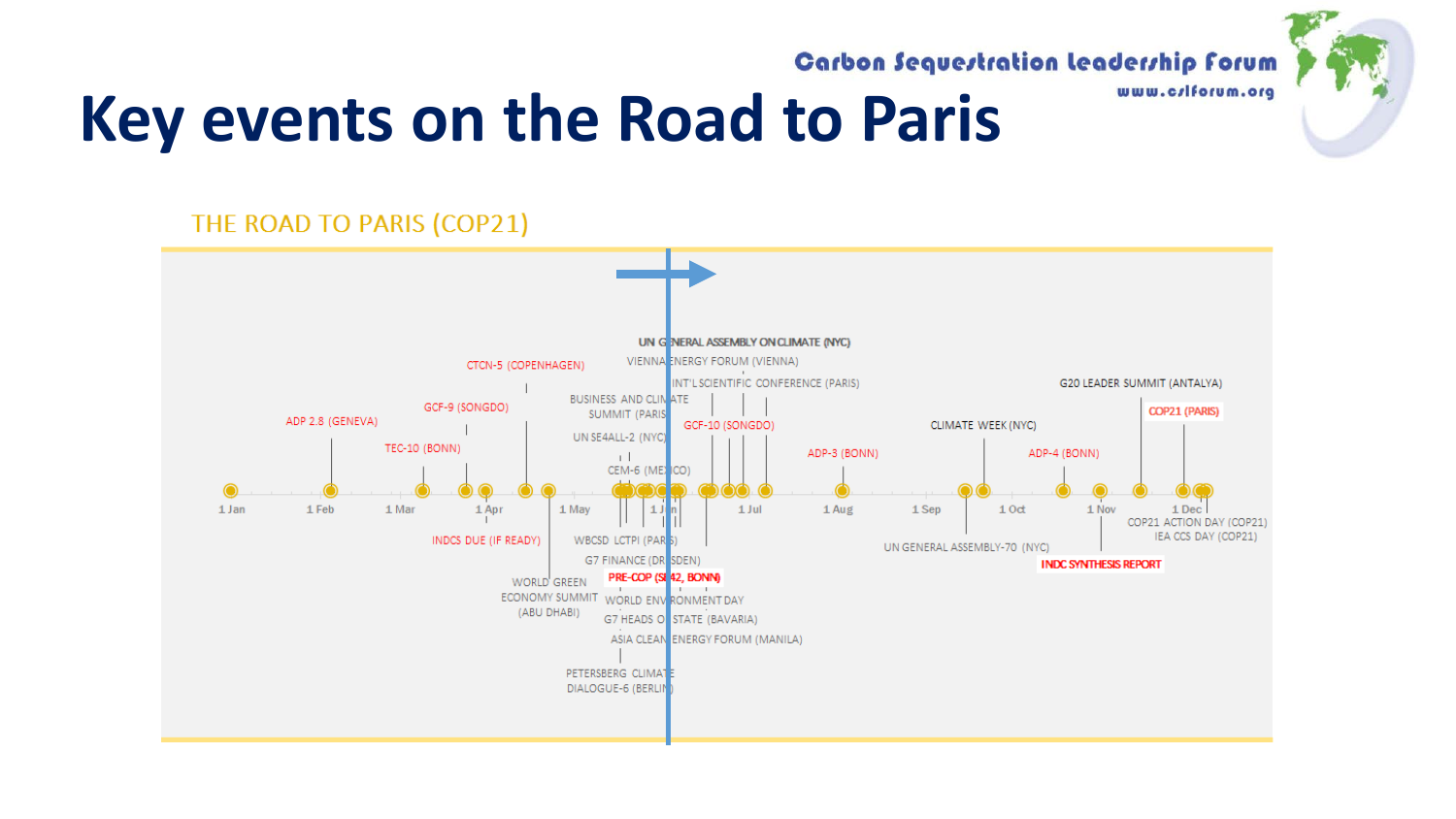## **Key events on the Road to Paris**

- **Ministerial Meeting Paris – July 20**
- **UN General Assembly on Climate (29 June, NYC)**
- **ADP meetings (31 August - 4 September, Bonn)**
- **Climate Week (21-27 September, NYC)**
	- **Including Head Of State Meeting**
- **ADP meeting (19 -23 October, Bonn)**
- **World Energy Engineering Congress (Sept 30-Oct 2nd , Orlando)**
- **G20 (15 November, Antalya)**
- **6th CSLF Ministerial Meeting (1-5 November, Riyadh)**
- **IEA Ministerial (17-18 November, Paris)**
- **Numerous Regional Gathering and Conferences**
- **COP 21 (30 November – 11 December, Le Bourget - Paris)**

### What is the role of CSLF at each event ?

This was on the old list should it still be there now?



### **Carbon Sequestration Leadership Forum**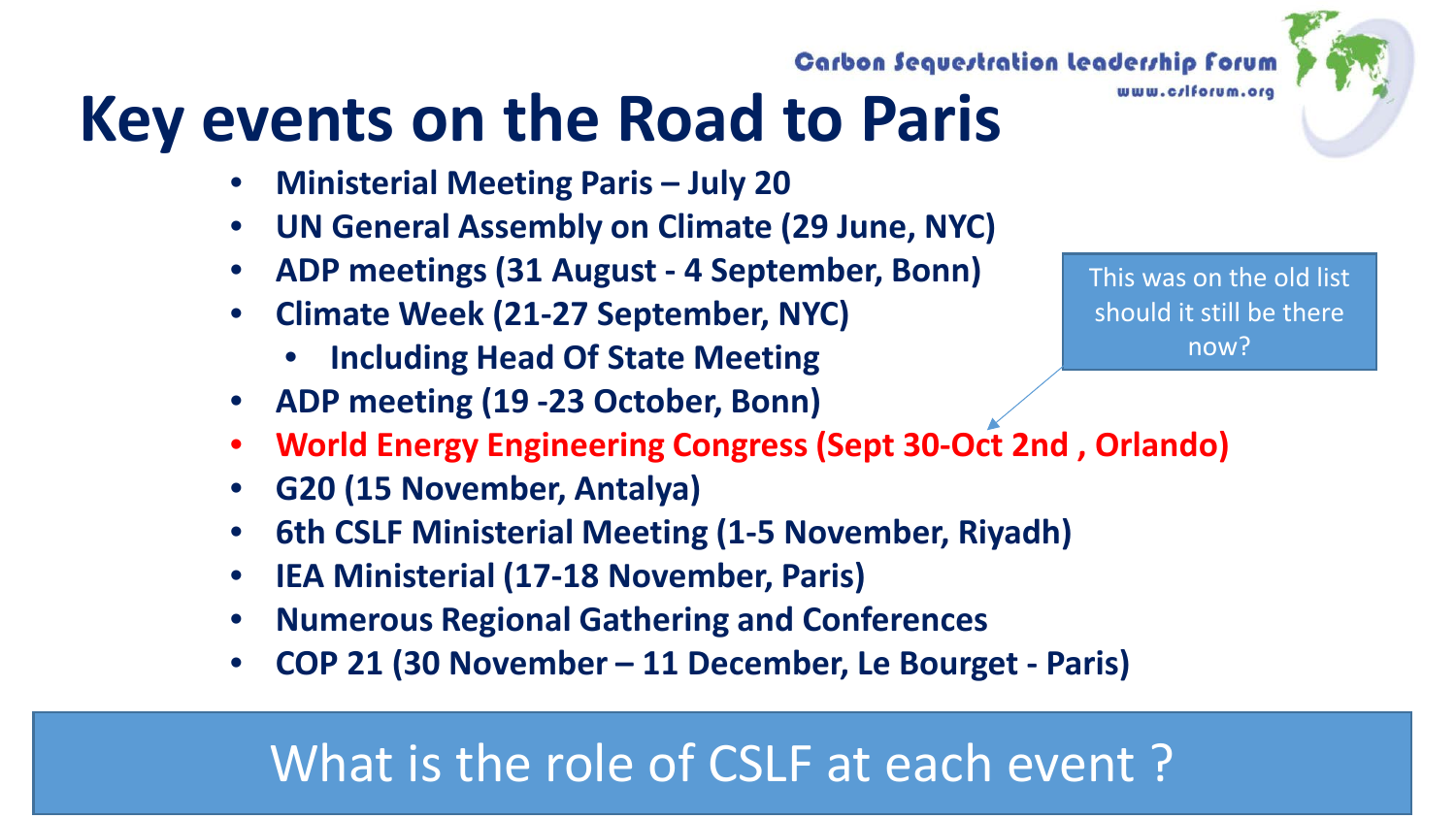





**PRE- TEM MESSAGES: Sent to CSLF members**

**Extracted from "15th Meeting of the Carbon Sequestration Leadership Forum (CSLF) Ministers. Re-energizing Global Momentum for CCS and Identifying Key Actions Needed For CCS Deployment Communiqué", (7 November 2013)**

- **Towards 2020 nations should work together to ensure that CCS remains a viable GHG mitigation option, building upon the global progress to date**
- **Global coordinated efforts on coherent and optimal CCS R&D and demonstrations are vitally important, and CSLF will actively seek and support such opportunities**
- **Development of financial frameworks to drive demonstration and deployment is critically important**
- **The next seven years are critically important for creating the conditions for CCS to be ready for large-scale deployment by the end of the decade**
- **The number of new large CCS demonstrations needs to increase by 2020 to expand commercial deployment in the 2020's**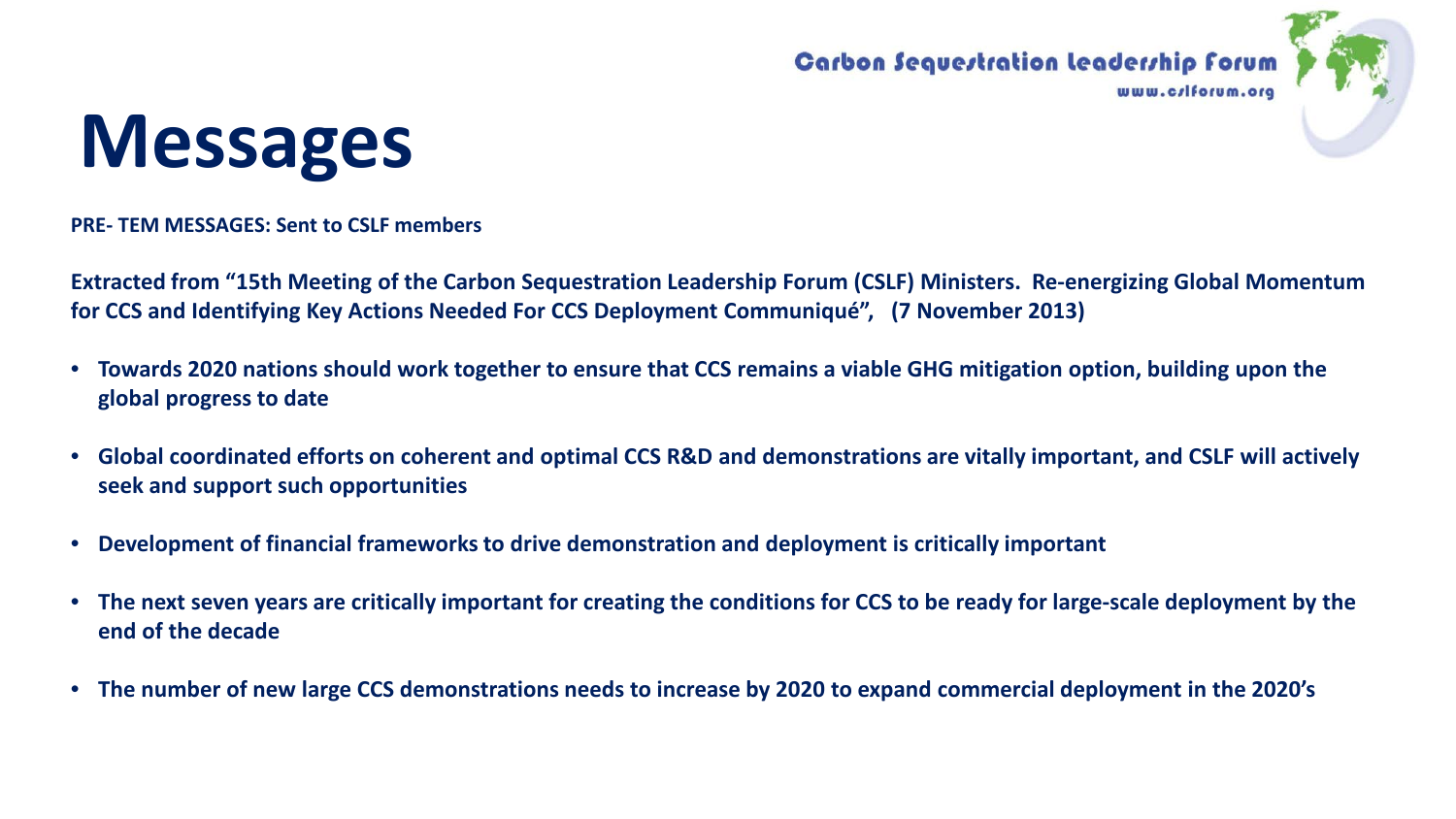## **CEM Messages**

### **Carbon Sequestration leadership forum**

www.crlforum.org



#### Carbon Sequestration Leadership Forum (CSLE) Key Messages

Carbon Capture and Storage: A Critical and Viable Solution to Combat Climate Change Given the following:

- . Carbon Capture and Storage (CCS), including CCS for enhanced recovery of hydrocarbons (CCUS), has been recommended by the United Nations Economic Commission for Europe (UNECE), along with other organizations, as a necessary part of the policy portfolio established to support the United Nations Framework Convention on Climate Change (UNFCCC) post-2015 instrument
- . As noted by the International Energy Agency (IEA), if the world is to succeed in constraining CO<sub>2</sub> emissions to levels consistent with a less than 2<sup>e</sup>C rise in global temperatures, then CCS will need to contribute about one-sixth of needed CO<sub>2</sub> emission reductions in 2050, and 14 percent of the cumulative emissions reductions between 2015 and 2050 compared to a business-as-usual approach. CCS is one of the critical low-carbon technology options that deliver global emissions reductions at the required scale from both coal and gas-fired power plants, and the only option for decarbonizing high emission process industries such as refineries, the chemical sector, and cement and steel production.
- . CCS plays a vital role as part of an economically sustainable route to meet climate mitigation goals. The Intergovernmental Panel on Climate Change (IPCC) Fifth Assessment Synthesis Report (AR5) concluded that without CCS, the costs of climate change mitigation would increase by 138 percent.
- . Global momentum is building to combat climate change with an ambitious deal at the 2015 United Nations Climate Change Conference (COP21) in Paris in December 2015. The global challenge is tremendous, and in that context, countries and industries will need to consider and implement a range of low-carbon energy options. CCS has a strong role to play, and its advantages for various sectors should be fully taken into account in various national and regional settings and in individual countries' Intended Nationally Determined Contributions **JINDO-L**
- . CCS is happening now. In 2014, the world's first large-scale CCS project in the power sector commenced operation at the Boundary Dam power station in Saskatchewan, Canada. Boundary Dam is an example of how CO2 utilization for Enhanced Oil Recovery (EOR) is providing the financial return and additional resource recovery needed to incentivize CCUS demonstrations in regions such as North America and the Middle East. These reflect how CCS has been implemented where supporting regulatory, commercial and technical factors have converged. Globally, 22 large-scale CCS projects are now in operation or construction. Now is the time to help realize the global potential of CCS.
- . Early projects and investments are critical to ensuring that CCS is available where it is needed over the coming decades. These projects are driving innovation by providing opportunities for testing, demonstrating and refining advanced technologies, and developing critical infrastructure which will facilitate and de-risk future projects.
- . The importance of early CCS projects and investments was noted in the 2013 Carbon Sequestration Leadership Forum (CSLF) Ministerial Communiqué, which identified key actions needed for CCS deployment and cited our common goal to increase the number of CCS demonstrations by 2020 and expand commercial deployment in the 2020's.

#### In pursuit of our common global climate mitigation goals, we must:

- 1. Create and harness "sweet spots" for CCS. Around the world, CCS has been implemented in selected "sweet spots" where regulatory, commercial and technical factors converge to compel CCS projects. Governments must capitalize on these existing opportunities to create conditions that support investment and broaden deployment of CCS projects. Governments and industry must work together to identify the most cost-effective early opportunities.
- 2. Work toward comprehensive CCS policy frameworks. CCS will represent different opportunities and solutions for different countries. Hence the appropriate design of a CCS policy framework will vary between countries and across industries. Comprehensive policy frameworks should be created to support R&D efforts to develop and refine the technologies; address the added costs of constructing and operating CCS: and regulate to ensure that the full chain is undertaken safely and that stored CO2 remains in place permanently and does not pose a health or environmental threat.
- 3. Pursue industrial CCS applications. In the past, CCS has been mainly seen as a solution for decarbonizing electricity. However, while CCS is likely to be needed in the power sector, CCS is the only option for decarbonizing high emission process industries such as refineries, the chemical sector, and cement and steel production. By 2050, half of the captured CO2 could come from industrial sources outside the power sector. Furthermore, industrial processes will offer opportunities for early projects, as many processes produce relatively pure streams of CO2, and thus will have significantly lower capture costs. It is therefore critical to increase efforts to ensure that substantial CCS pilot projects are implemented on industrial sectors. such as the cement and steel sectors.
- 4. De-risk storage through early stage exploration, hubs and clusters. Early stage exploration and common user infrastructure can significantly de-risk many potential CCS projects. Due to a lack of necessary expertise and the time and uncertainty involved, finding and characterizing a suitable storage site may prove difficult for many CO2 capture project proponents. Early projects should be leveraged to create infrastructure which can be used by future projects. Governments can facilitate and significantly de-risk future projects by encouraging early projects to oversize their infrastructure, and by undertaking precommercial characterization of potential storage sites.
- 5. Ensure that the role of CCS is recognized under the UNFCCC process and mechanisms. Global momentum is currently being built to agree on ambitious climate change mitigation goals. CCS can play an important part in this, but its role is often not recognized. Governments should work together to increase awareness of the potential offered by CCS and to ensure that the global process and mechanisms are fully relevant for all clean energy technologies, including CCS.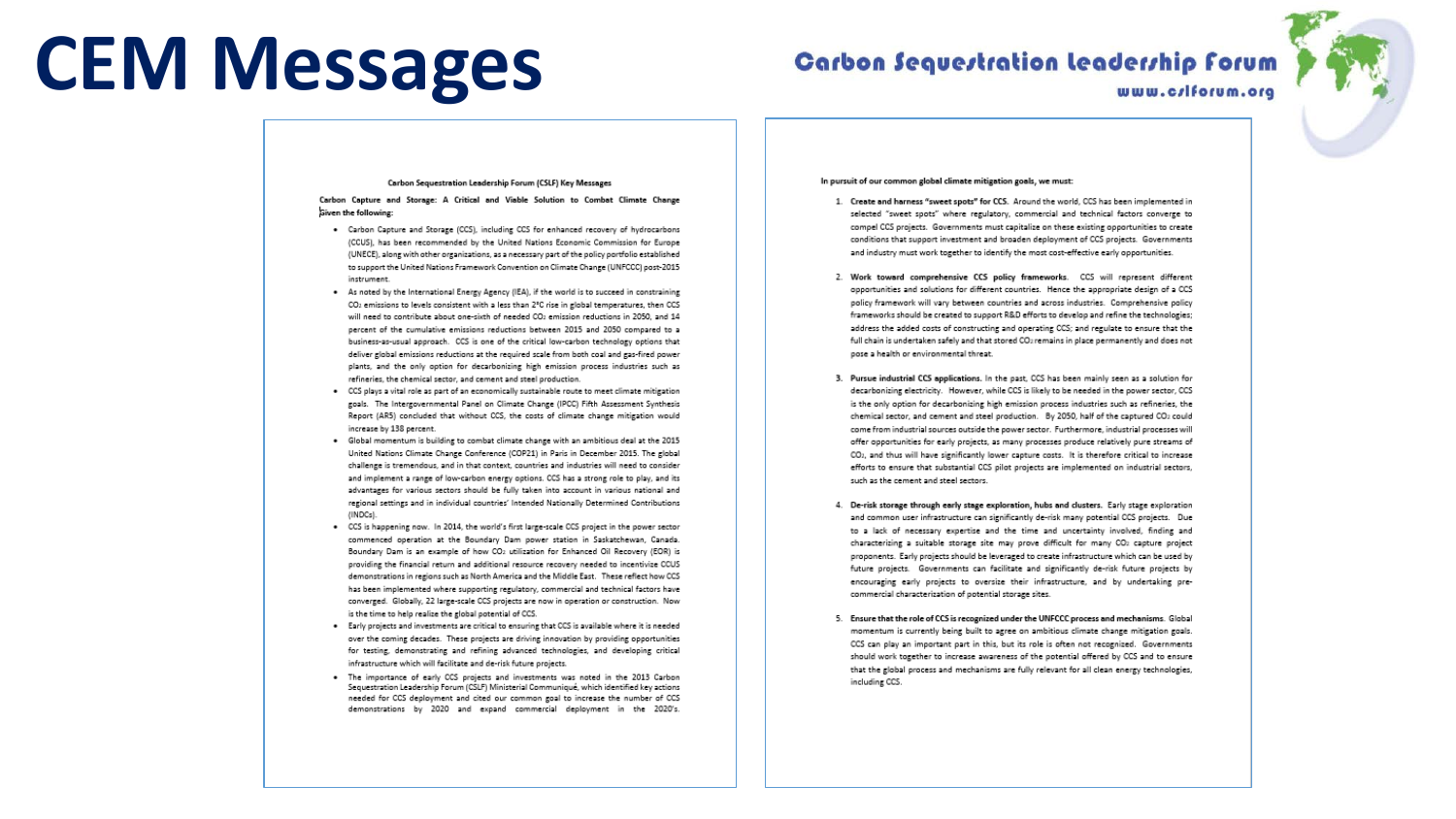**Carbon Sequestration Leadership Forum** 



## **Three key issues to discuss**





**PARIS 2015** 

### • **Message for CSLF Ministerial**



### • **Communications Professional/Strategy**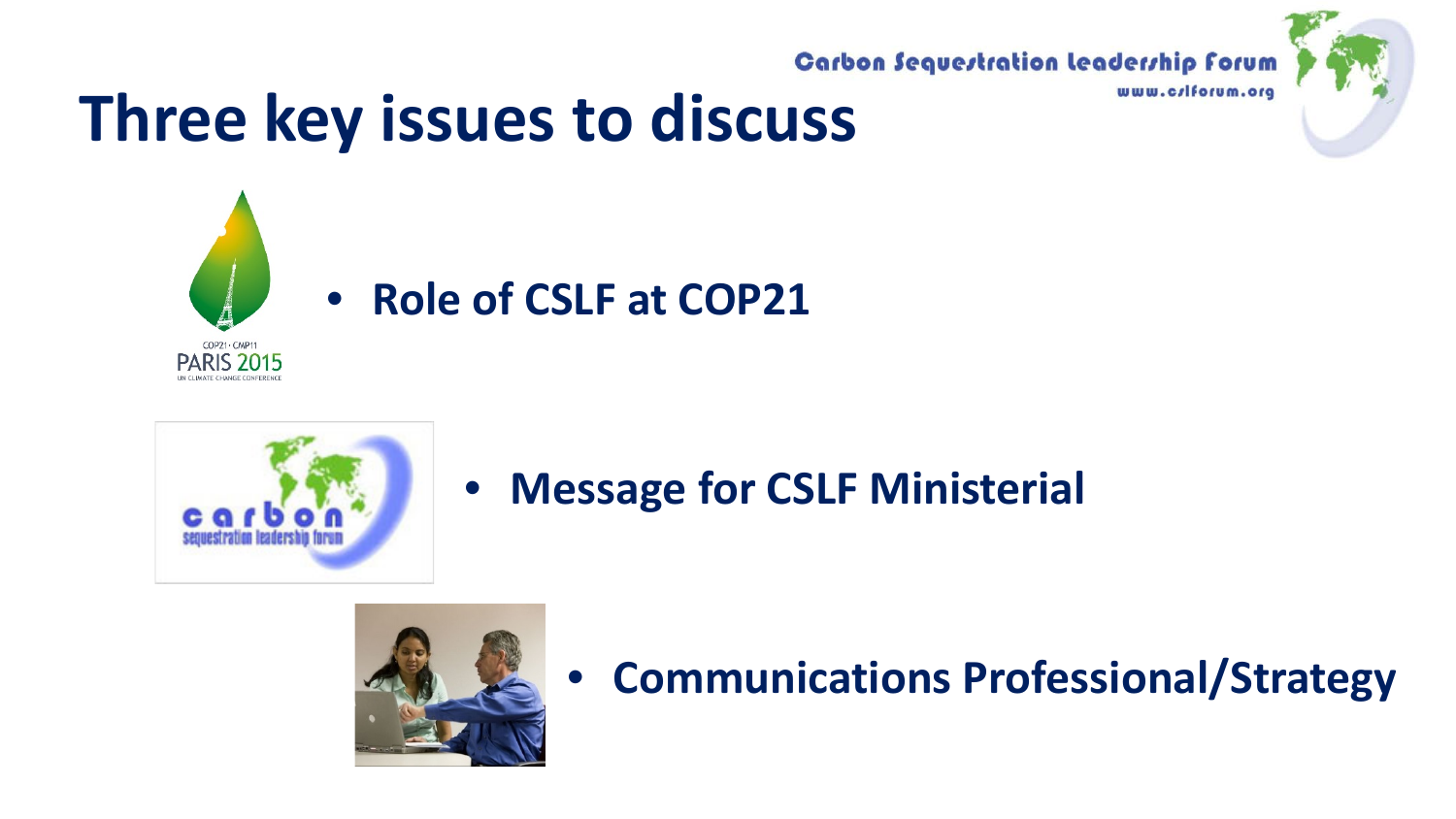## **CSLF @ COP21**



 $COP21 \cdot CMP11$ **PARIS 2015** UN CLIMATE CHANGE CONFERENCE

### **Carbon Sequestration Leadership Forum**



### • **Role of CSLF at COP21**

- **Provide messages to delegates**
- **Participate in side events and briefings**
- **Stall at exhibition areas**
- **CSLF Announcements?**
- **Application for recognition as accredited IGO**
- **More?**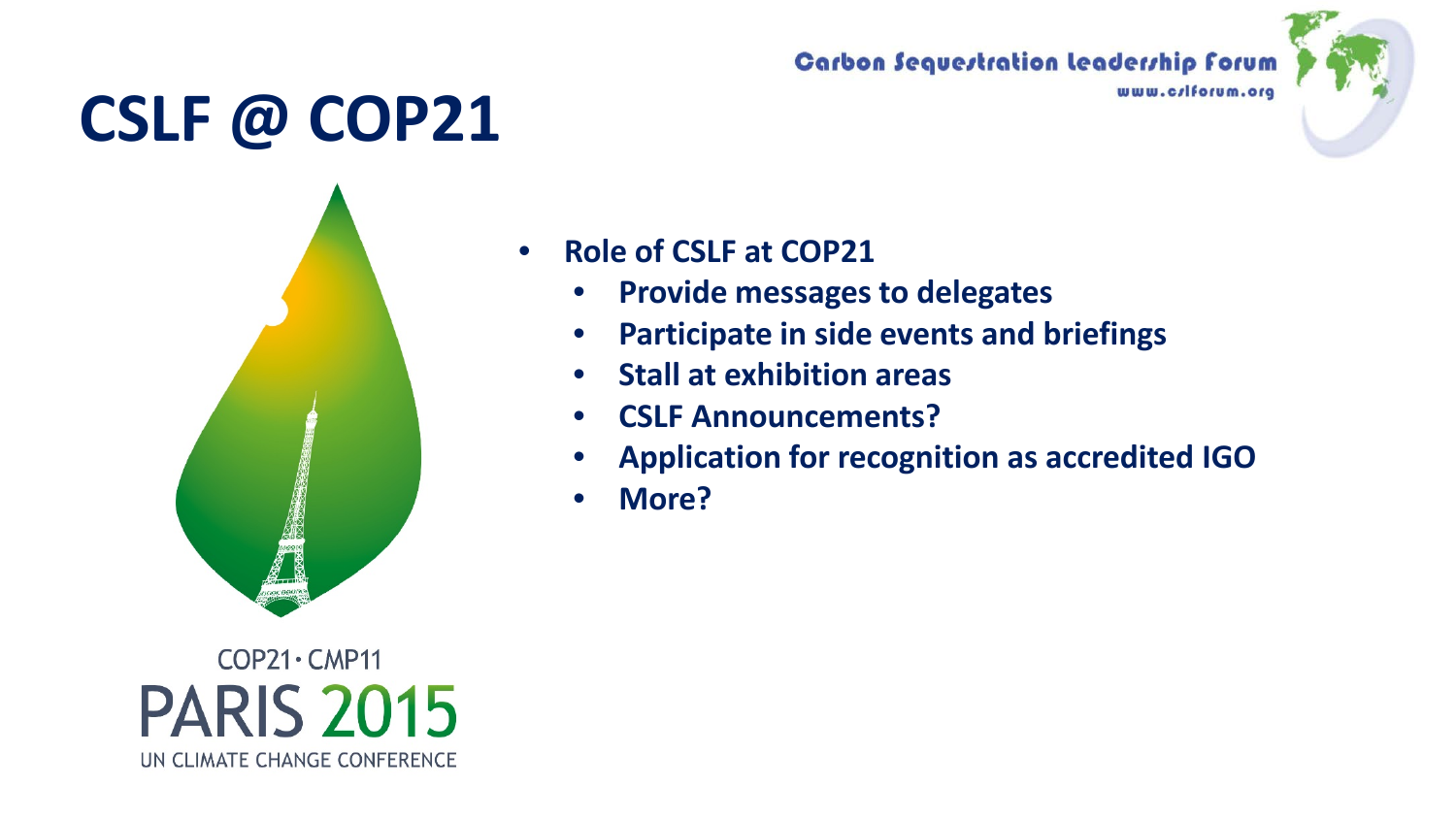## **CSLF Ministerial**



**Carbon Sequestration Leadership Forum** 



- **CSLF Ministerial Communications tasks** 
	- **Support development of communique**
	- **Communicate importance of CCS to guest countries**
	- **Seek new CSLF members**
	- **Meeting of communications group**
	- **Potential 'exhibition' at Ministerial event**
	- **Promote Uthmaniyah , Abu Dhabi and Boundary Dam**